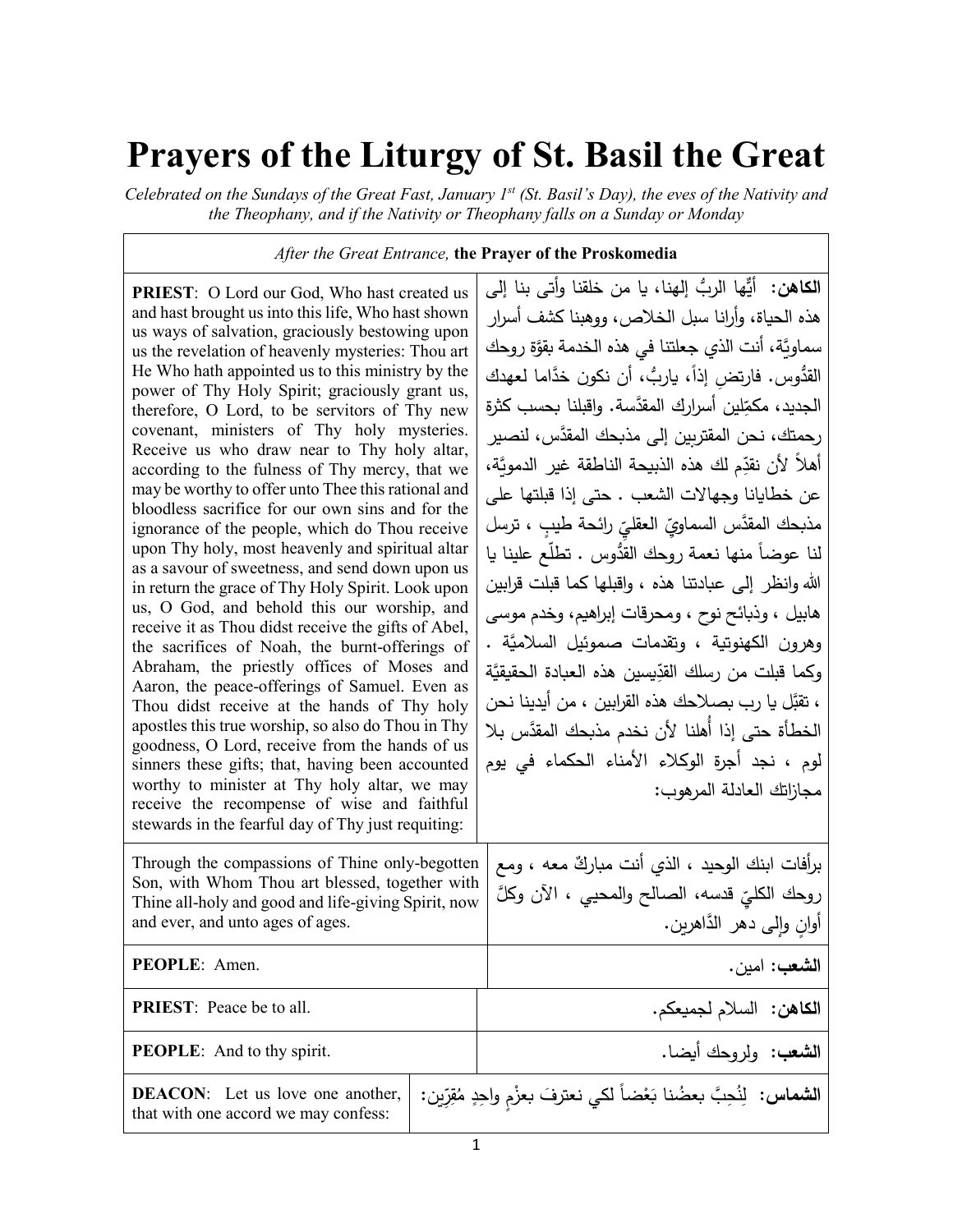| Trinity, one in essence and undivided.                            | الشعب: بأبِ وابنِ وروحِ قدسٍ، ثالوث متساوٍ في PEOPLE: Father, Son and Holy Spirit: the   الشعب: بأبِ وابنِ وروحِ قدسٍ، ثالوث متساوٍ في<br>الجوهر ، وغير منفصل. |
|-------------------------------------------------------------------|----------------------------------------------------------------------------------------------------------------------------------------------------------------|
| <b>DEACON:</b> The doors! The doors! In wisdom,<br>let us attend. | ال <b>شمّاس:</b> الأبواب الأبواب بحكمةٍ لنصغ.                                                                                                                  |

**The Creed is said** *then the Divine Liturgy continues with the* **Holy Anaphora of St. Basil the Great**

| <b>DEACON:</b> Let us stand aright; let us stand with<br>fear; let us attend, that we may offer the holy<br>oblation in peace.                                                                                                                                                                                                                                                                                                                                                                                                                                                                                                                                                                                                                                                                                                                                                                                                               | ا <b>لشماس</b> : لِنَقِفْ حسناً. لنَقِفْ بخوفٍ. لِنُصْغِ. لِنُقَدِّمَ<br>بسلامِ القربانَ المقدَّس.                                                                                                                                                                                                                                                                                                                                                                                                                                                                                                                                                                                      |
|----------------------------------------------------------------------------------------------------------------------------------------------------------------------------------------------------------------------------------------------------------------------------------------------------------------------------------------------------------------------------------------------------------------------------------------------------------------------------------------------------------------------------------------------------------------------------------------------------------------------------------------------------------------------------------------------------------------------------------------------------------------------------------------------------------------------------------------------------------------------------------------------------------------------------------------------|-----------------------------------------------------------------------------------------------------------------------------------------------------------------------------------------------------------------------------------------------------------------------------------------------------------------------------------------------------------------------------------------------------------------------------------------------------------------------------------------------------------------------------------------------------------------------------------------------------------------------------------------------------------------------------------------|
| <b>PEOPLE:</b> A mercy of peace, a sacrifice of praise.                                                                                                                                                                                                                                                                                                                                                                                                                                                                                                                                                                                                                                                                                                                                                                                                                                                                                      | ا <b>لشعب:</b> رحمة سلامٍ، ذبيحة تسبيح.                                                                                                                                                                                                                                                                                                                                                                                                                                                                                                                                                                                                                                                 |
| <b>PRIEST:</b> The grace of our Lord, Jesus Christ,<br>and the love of God, the Father, and the<br>communion of the Holy Spirit be with you all.                                                                                                                                                                                                                                                                                                                                                                                                                                                                                                                                                                                                                                                                                                                                                                                             | الكاهن:  نعمةَ ربِّنا بيسوعَ المسيح، ومحبةُ اللهِ الآب،<br>وشركةُ الروحِ القدسِ، لِتكُنْ معَ جميعِكم.                                                                                                                                                                                                                                                                                                                                                                                                                                                                                                                                                                                   |
| <b>PEOPLE:</b> And with thy spirit.                                                                                                                                                                                                                                                                                                                                                                                                                                                                                                                                                                                                                                                                                                                                                                                                                                                                                                          | ال <b>شعب</b> : ومع روحك.                                                                                                                                                                                                                                                                                                                                                                                                                                                                                                                                                                                                                                                               |
| <b>PRIEST:</b> Let us lift up our hearts.                                                                                                                                                                                                                                                                                                                                                                                                                                                                                                                                                                                                                                                                                                                                                                                                                                                                                                    | ا <b>لكاهن:</b> لنرفع قلوبنا إلى فوق.                                                                                                                                                                                                                                                                                                                                                                                                                                                                                                                                                                                                                                                   |
| <b>PEOPLE:</b> We lift them up unto the Lord.                                                                                                                                                                                                                                                                                                                                                                                                                                                                                                                                                                                                                                                                                                                                                                                                                                                                                                | ا <b>لشعب:</b> هي لنا عند الرب.                                                                                                                                                                                                                                                                                                                                                                                                                                                                                                                                                                                                                                                         |
| <b>PRIEST:</b> Let us give thanks unto the Lord.                                                                                                                                                                                                                                                                                                                                                                                                                                                                                                                                                                                                                                                                                                                                                                                                                                                                                             | ا <b>لكاهن:</b> لنشكرنَّ الرب.                                                                                                                                                                                                                                                                                                                                                                                                                                                                                                                                                                                                                                                          |
| <b>PEOPLE:</b> It is meet and right to worship Father,<br>Son, and Holy Spirit, the Trinity, one in essence<br>and undivided.                                                                                                                                                                                                                                                                                                                                                                                                                                                                                                                                                                                                                                                                                                                                                                                                                | ا <b>لشعب:</b> حقٌّ وواجب أن نسجد للاب والأبن والروح<br>القدس ثالوث متساو في الجوهر , وغير منفصل.                                                                                                                                                                                                                                                                                                                                                                                                                                                                                                                                                                                       |
| PRIEST: O Existing One, Master, Lord, God,<br>almighty and adorable Father: It is truly meet<br>and right and befitting the majesty of Thy<br>holiness that we should praise Thee, hymn<br>Thee, bless Thee, worship Thee, give thanks<br>unto Thee and glorify Thee, the only truly<br>existing God, and offer unto Thee with contrite<br>heart and spirit of humility this our rational<br>worship; for Thou art He that hath graciously<br>bestowed upon us the knowledge of Thy truth.<br>And who is sufficient to speak of Thy mighty<br>acts, to make all Thy praises to be heard or to<br>tell of all Thy wonders at every season? O<br>Master of all, Lord of heaven and earth and of<br>all creation, both visible and invisible, Who<br>sittest upon the throne of glory and beholdest<br>the depths, Who art unoriginate, invisible,<br>incomprehensible, uncircumscript, immutable,<br>the Father of our Lord: the great God and | ا <b>لكاهن:</b> أيُّها الكائن، السيّد، الربُّ الإله، الآب الضابط<br>الكل، المسجود له، إنَّه واجبٌ حقًّا، وعدلٌ، ولائقٌ بعظمة<br>جلال قداستك، أن نسبّحك ونمدحك ونباركك، ونسجد<br>لك، ونشكرك، ونمجّدك أنت الإله الحقيقيّ وحدك، وأن<br>نقرّب لك عبادتنا هذه الناطقة، بقلبِ منسحق وروح<br>متَّضع. لأنَّك أنت وهبتنا معرفة حقِّك. فمن تراه كُفءَ<br>أن يحدِّث بجبروتك، ويُسمع تسابيحك كلُّها، أو يذيع<br>جميع معجزاتك في كلِّ حين يا سيِّد الكلِّ، ربَّ السماء<br>والأرض، وكلِّ خليقةٍ منظورةٍ وغير  منظورة، الجالس<br>على عرش المجد، والناظر إلى اللَّجج، الأزليَّ، الذي لا<br>يرى، ولا يوصف، ولا يدرك، ولا يعتريه تحوُّل، أبا ربّنا<br>يسوع المسيح، الإله العظيم مخلِّصنا ورجائنا، الذي هو |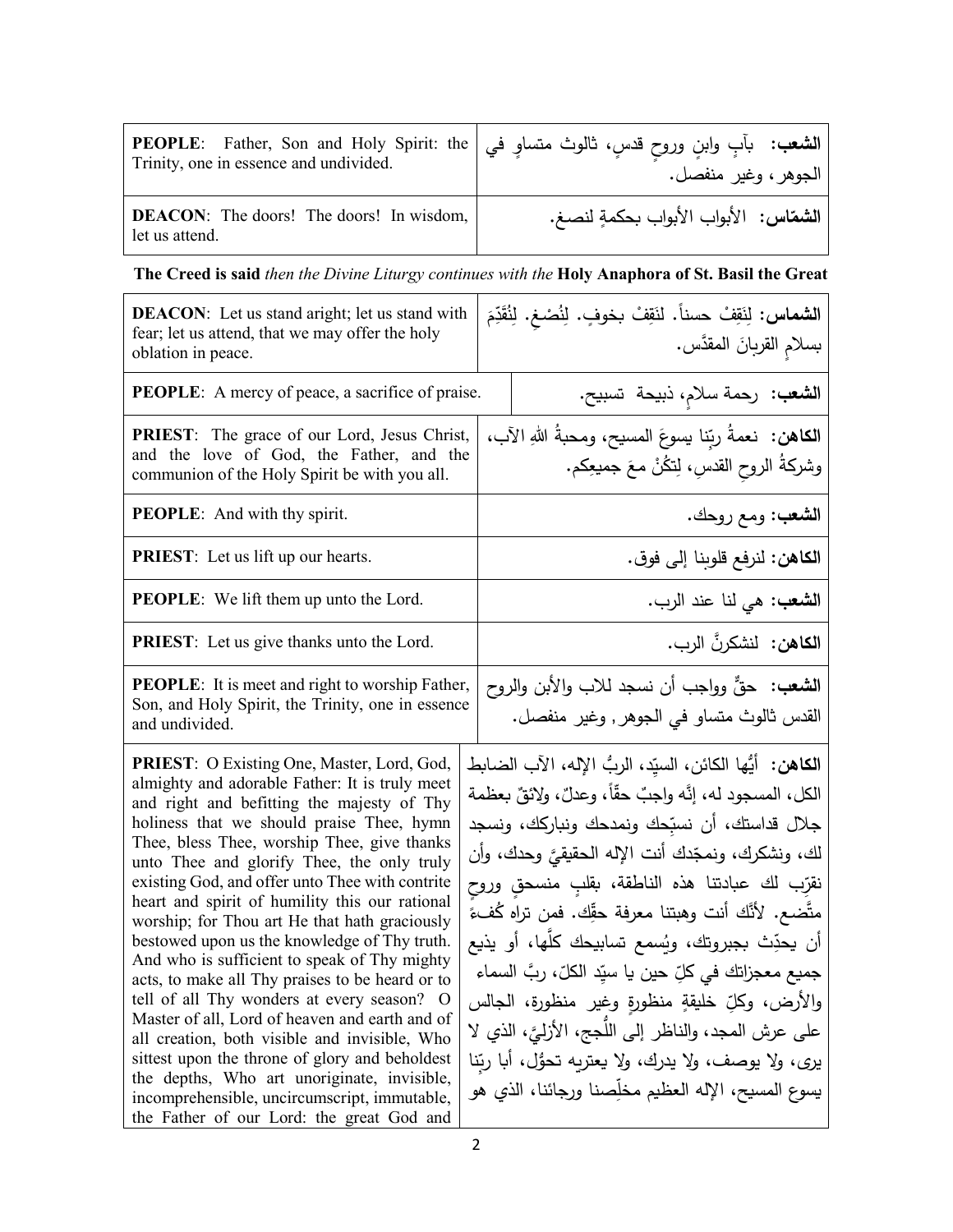| Savior Jesus Christ, our Hope, Who is the<br>Image of Thy goodness, the Seal of equal<br>type—in Himself showing forth Thee, the<br>Father—the living Word, the true God, the<br>Wisdom before all ages, the Life,<br>Sanctification, Power, the true Light, through<br>Whom the Spirit was manifested: the Spirit of<br>Truth, the Gift of adoption, the Pledge of the<br>inheritance to come, the First-fruits of eternal<br>good things, the life-giving Power, the<br>Fountain of sanctification, by Whom enabled<br>every rational and intelligent creature doth<br>serve Thee and ascribe unto Thee perpetual<br>praise, for all things are Thy servants. Yea<br>angels and archangels, thrones, dominions,<br>principalities, authorities, powers, and the<br>many-eyed cherubim praise Thee; round about<br>Thee stand the six-winged seraphim: with two<br>they cover their faces, with two their feet and<br>with two they fly, continually crying out to one<br>another with unceasing praises:                                                                                                               | صورةٌ لصـلاحك، وختمٌ مساوٍ لك في الرَّسم، مظهرٌ  إيَّاك<br>في ذاته أيُّها الآب. هو الكلمة الحيُّ، الإله الحقيقي،<br>الحكمة التي قبل الدُّهورِ ، الحياة، التقديس، النور<br>الحقيقي، الذي منه ظهر الرُّوح القدس، روح الحق،<br>موهبة التبنِّي، عربون الميراث الآتي، باكورة الخيرات<br>الأبديَّة ، القوَّة المحيية، ينبوع التقديس، الذي بتأ ييده<br>تعبدك كلُّ الخلائق الناطقة والعقليَّة ، وتمجِّدك على<br>الدوام ، لأنَّ البرايا كلَّها هي عبيدٌ لك فإنَّه إيَّاك يسبِّح<br>الملائكة، ورؤساء الملائكة، والعروش، والسياداتُ،<br>والرّئاسات، والسلاطين، والقوَّات، والشيروبيم الكثيرو<br>العيون . وقد مثل حولك السيرافيم، للواحد ستَّة أجنحةٍ<br>وللأخر ستَّة أجنحة ، بإثنين يسترون وجوههم، وبإثنين<br>يسترون أرجلهم، وبإثنين يطيرون، ويصرخون الواحد<br>نحو الآخر ، بأفواهٍ لا تصمت، وتماجيد لا تنقطع:                |
|--------------------------------------------------------------------------------------------------------------------------------------------------------------------------------------------------------------------------------------------------------------------------------------------------------------------------------------------------------------------------------------------------------------------------------------------------------------------------------------------------------------------------------------------------------------------------------------------------------------------------------------------------------------------------------------------------------------------------------------------------------------------------------------------------------------------------------------------------------------------------------------------------------------------------------------------------------------------------------------------------------------------------------------------------------------------------------------------------------------------------|-------------------------------------------------------------------------------------------------------------------------------------------------------------------------------------------------------------------------------------------------------------------------------------------------------------------------------------------------------------------------------------------------------------------------------------------------------------------------------------------------------------------------------------------------------------------------------------------------------------------------------------------------------------------------------------------------------------------------------------------------------------------------------------------------------------------|
| Singing the triumphal hymn, shouting,<br>proclaiming and saying:                                                                                                                                                                                                                                                                                                                                                                                                                                                                                                                                                                                                                                                                                                                                                                                                                                                                                                                                                                                                                                                         | بتسبيح الظَفَرِ مُرَّنِمينَ وهاتِفينَ وصارخينَ وقائِلين:                                                                                                                                                                                                                                                                                                                                                                                                                                                                                                                                                                                                                                                                                                                                                          |
|                                                                                                                                                                                                                                                                                                                                                                                                                                                                                                                                                                                                                                                                                                                                                                                                                                                                                                                                                                                                                                                                                                                          | The Thrice Holy Hymn of the Angels                                                                                                                                                                                                                                                                                                                                                                                                                                                                                                                                                                                                                                                                                                                                                                                |
| PEOPLE: Holy, Holy, Holy, Lord of Sabaoth;<br>heaven and earth are full of Thy glory: Hosanna<br>in the highest. Blessed is He that cometh in the<br>Name of the Lord. Hosanna in the highest.<br><b>PRIEST:</b> With these blessed powers, O Master<br>Who lovest mankind, we sinners also do cry aloud<br>and say: Holy art Thou, of a truth, and all-holy, and<br>there are no bounds to the majesty of Thy holiness,<br>and just art Thou in all Thy works, for in<br>righteousness and true judgment hast Thou ordered<br>all things for us. When Thou hadst fashioned man,<br>taking him from the dust of the earth, and hadst<br>honored him with Thine own image, O God, Thou<br>didst set him in the paradise of plenty, promising him<br>life-eternal and the enjoyment of everlasting good<br>things in keeping Thy commandments. But when he<br>disobeyed Thee, the true God, Who had created him,<br>and was led astray by the guile of the serpent and<br>rendered subject to death through his own<br>transgressions, Thou didst banish him, in Thy<br>righteous judgment, O God, from paradise into this | ا <b>لشعب</b> : قدوسٌ, قدوسٌ, قدوسٌ ربُّ الصاباؤوت.<br>السماءُ والأرضُ مملَوْتانِ من مَجْدِكَ. هوشعنا في<br>الأعالي مباركٌ الآتي باسْم الرَبِّ. هوشعنا في الأعالي.<br>ا <b>لكاهن:</b> فمع هذه القوَّات المغبوطة، أيُّها السيِّد<br>المحبُّ البشرِ , نهتف نحن الخطأة أيضاً ونقول:<br>قدوسٌ أنت حقًّا وكليُّ القداسة، وجلال قداستك لا<br>قياس له، وبارٌّ أنت في جميع أعمالك. لأنَّك بعدلِ<br>وحكم حقِّ جلبت علينا كلَّ ما جلبت. فإنَّك، لمَّا<br>جبلت الإنسان، بأخذك تراباً من الأرض وبإكرامه<br>اللَّهمَّ بصورتك، وضعته في فردوس النَّعيم، ووعدته<br>بحياةٍ خالدة، وبالتمتُّع بخيراتٍ أبديَّة، إن حفظ<br>وصاياك. لكنّه لمَّا عصاك أنت الإله الحقيقيَّ<br>خالقه، وانقاد لغواية الحيَّة، فأُميت بزلاَّته، نفيته، يا<br>الله، بحكمك العادل، من الفردوس إلى هذا العالم،<br>وأعدته إلى الأرض التي منها أخذ، مدبِّراً له |
| world, and didst turn him again to the earth from<br>which he was taken, providing for him the salvation                                                                                                                                                                                                                                                                                                                                                                                                                                                                                                                                                                                                                                                                                                                                                                                                                                                                                                                                                                                                                 | الخلاص بالولادة الجديدة، التي بمسيحك نفسه.                                                                                                                                                                                                                                                                                                                                                                                                                                                                                                                                                                                                                                                                                                                                                                        |
|                                                                                                                                                                                                                                                                                                                                                                                                                                                                                                                                                                                                                                                                                                                                                                                                                                                                                                                                                                                                                                                                                                                          |                                                                                                                                                                                                                                                                                                                                                                                                                                                                                                                                                                                                                                                                                                                                                                                                                   |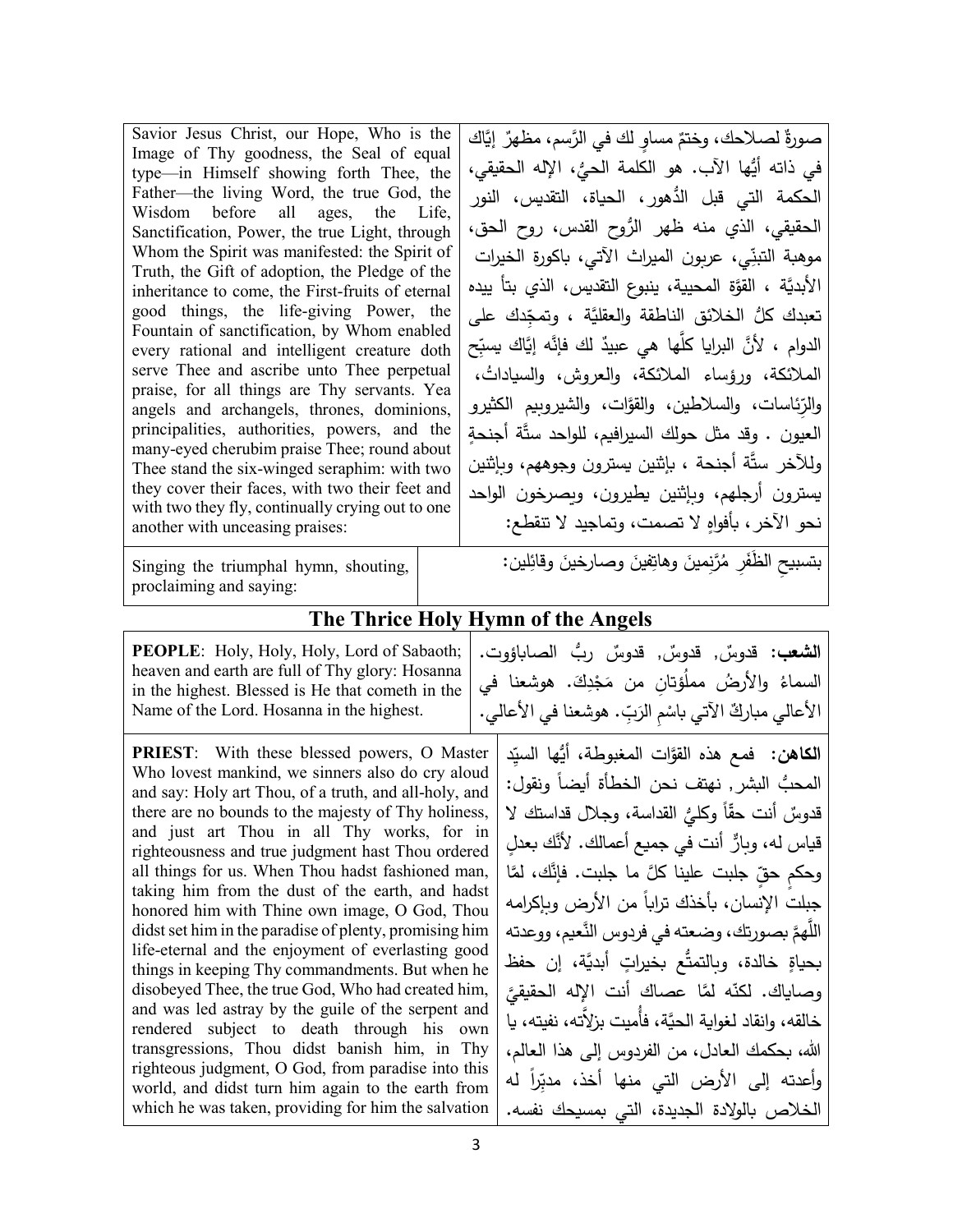of regeneration which is in Thy Christ himself. Yet Thou didst not turn away Thyself forever from Thy creature whom Thou hast made, O Good One, neither didst Thou forget the work of Thy hands; but Thou didst visit him in diverse manners through Thy tender mercies. Thou didst send forth prophets; Thou didst perform mighty works by Thy holy ones who, in every generation, were well-pleasing unto Thee; Thou didst speak to us by the mouths of Thy servants the prophets, who foretold unto us the salvation which was to come; Thou didst give us the Law as an aid; Thou didst appoint guardian angels. And when the fulness of time was come, Thou didst speak unto us through Thy Son Himself, by Whom also Thou madest the ages, Who, being the Brightness of Thy glory and the express Image of Thy person and upholding all things by the word of His power, thought it not robbery to be equal to Thee, the God and Father. But though He was God before all the ages, yet He appeared upon earth and dwelt among men and was incarnate of a holy virgin and did empty Himself, taking on the form of a servant, becoming conformed to the body of our lowliness, that He might make us conformable to the image of His glory. For as by man sin entered into the world, and by sin death, so it seemed good unto Thine Only-begotten Son, Who is in the bosom of Thee, the God and Father, to be born of a woman, the holy Theotokos and ever-virgin Mary; to be born under the Law, that He might condemn sin in His flesh, that they who were dead in Adam might be made alive in Him, Thy Christ. And becoming a citizen of this world and giving commandments of salvation, He released us from the delusion of idols and brought us into a knowledge of Thee, the true God and Father, having won us unto Himself for His own people, a royal priesthood, a holy nation; and having purified us by water and having sanctified us by the Holy Spirit, He gave Himself a ransom to death, whereby we were held, sold into bondage under sin. And having descended into hades through the cross, that He might fill all things with Himself, He loosed the pains of death and rose again on the third day, making a way for all flesh unto the resurrection from the dead, for it was not possible that the Author of life should be held by corruption, that He might be the First-fruits of those who have fallen asleep, the First-born from the dead, that He might be in all things the first among all. Ascending into heaven, He sat down at the right hand of Thy majesty on high; and He shall come again to render

َّ فإنك لم تعرض إلى الأبد عن جبلتك التي صنعتها، أیها الصالح، ولم تنس عمل ید�ك، بل افتقدته على أنواع كثيرة بأحشاء رحمتك. فأرسلت الأنبياء، وصنعت المعجزات على أيدي قدِّيسيك، الذين أرضوك جيلاً بعد جيل، وكلَّمتنا بأفواه عبيدك َّ الأنب�اء، وس�قت ف�شرتنا �الخلاص الآتي. وأعطیتنا ناموساً بعیننا، وأقمت ملائكةً بحرسوننا. ولمَّا حان كمال الأزمنة، كلَّمتنا بابنك نفسه، الذي به صنعت الدُّهور. الذي، وهو ضياء مجدك وصورة أقنومك وحامل الجم�ع �كلمة قدرته، لم يعتدَّ مسواته لك، أَيُّها الإِله الآب، اختلاساً. بل، على كونه إلها أزليّاً، شوهد على الأرض، وخالط الناس. وبتجسُّده من البتول القدِّيسة، أخلى ذاته أخذا صورة عبد، صائرا مشاركا لنا في جسدنا الوضيع، ليجعلنا شركاءه في صورة مجده. فإنَّه لمَّا كانت بالإنسان قد دخلت الخطيئة إلى العالم، و�الخطیئة الموت، رضي ابنك الوحید، الكائن في أحضانك، أيُّها الإله الآب، أن يولد من امرأةٍ هي القد�سة و الدة الإله َّ الدائمة البتول�ة مر�م، وأن يخضع للناموس ِ ليدين الخطيئة بجسده، حتى إنَّ المائتین بآدم يحیون في مسيحك نفسه. وإذ عاش في هذا العالم، وأعطانا أوامر الخلاص، أ�عدنا عن ضلال ا ٌّ لأوثان، وهدانا إلى معرفتك، أیها الآب الإله الحقيقي، مقتنيا إيَّانا لذاته شعبا خاصّا،<br>. كهنوتاً ملوكيّاً، أُمَّةً مقدَّسة. وإذ طهَّرنا بالماء وقدَّسنا بالرٌ وح القدس، بذل نفسه فديةً للموت، الذي كنَّا فيه مضبوطين أرقَّاء للخطيئة. ولمَّا انحدر بالصليب إلى الجحيم، ليتمَّ في ذاته كلَّ شيء، حلَّ أوجاع الموت. وإذ قام في اليوم الثالث، وفتح طريق القيامة من بين الأموات لكلّ جسد، إذ لم يكن ممكنا أن يضبط مبدئ الحياة في البلى، صار باكورةً للرَّاقدين، وبِكراً من بين الأموات، ليكون هو نفسه الكلَّ والأوَّل في كلِّ شيء. وإِذ صعد إلى السماوات، جلس عن �مین عظمتك في الأعالي.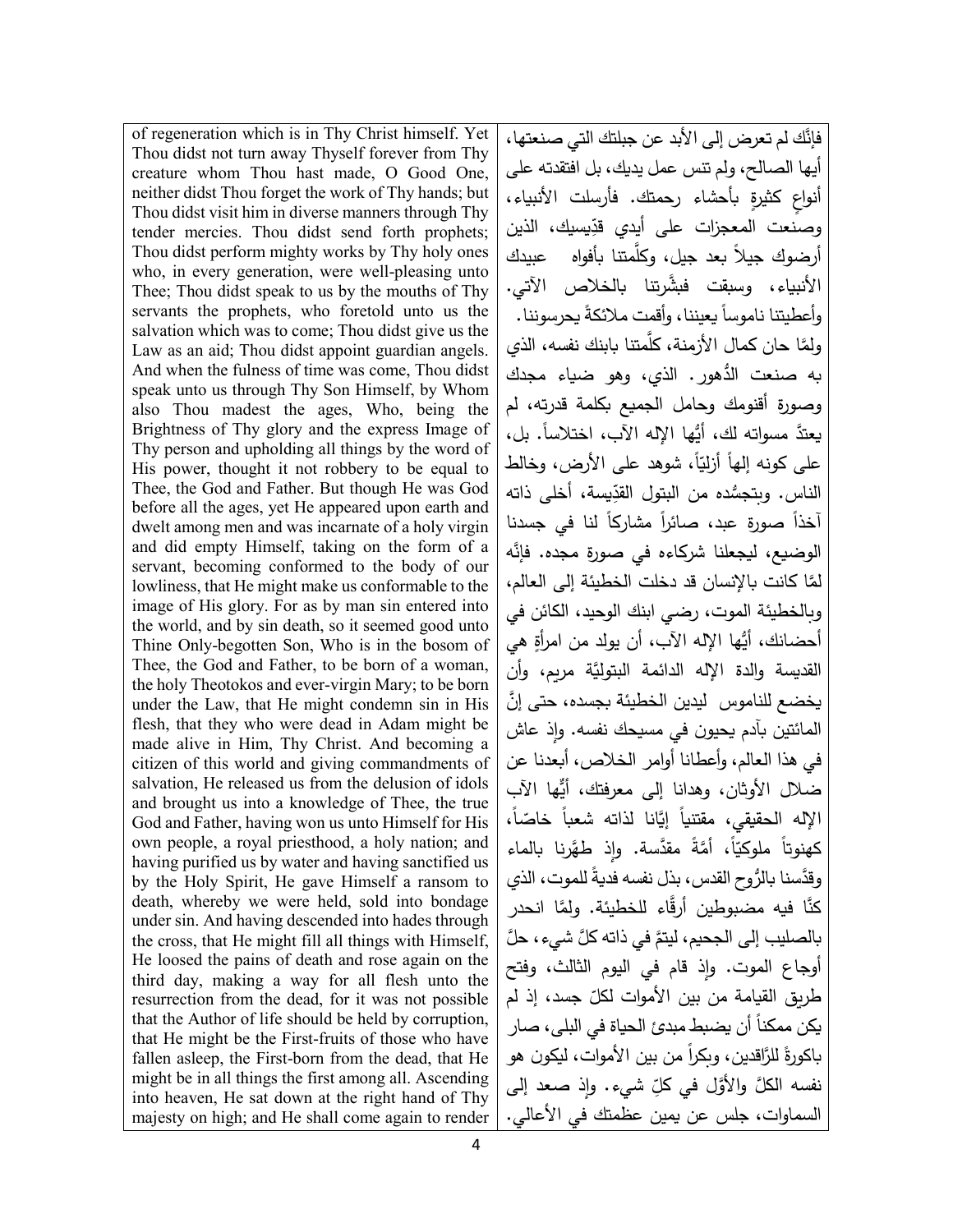| unto every man according to his works. And He hath<br>left with us, as memorials of His saving passion,<br>these things which we have set forth according to<br>His commandments. For when He was about to go<br>forth to his voluntary and ever-memorable and life-<br>giving death, in the night in which He gave Himself<br>up for the life of the world, He took bread in His holy<br>and immaculate hands; and when He had shown it<br>unto Thee, the God and Father, and given thanks and<br>blessed it and hallowed it and broken it,<br><b>PRIEST:</b> He gave it to His holy disciples<br>and apostles, saying: Take, eat. This is My<br>Body which is broken for you, for the<br>forgiveness of sins. |  | وهو سيأتي أيضاً ليجازي كلَّ واحدٍ بحسب أعماله.<br>وقد ترك لنا تذكارات آلامه الخلاصيَّة هذه، التي<br>وضعناها بحسب وصاياه. فإنَّه لمَّا أزمع أن يذهب<br>إلى موته الاختياري المجيد المحيى، في اللَّيلة التي<br>أسلم فيها ذاته لأجل حياة العالم، وأخذ خبزاً بيديه<br>المقدَّستين الطاهرتين، ورفعه إليك أيُّها الإله الآب،<br>وشكر ، وبارك، وقدَّس، وكسر ،<br>ا <b>لكاهن:</b> أعطى تلاميذه الرُّسل القدِّيسين قائلاً: خذوا كلوا،<br>هذا هو جسدي، الذي يُكسر من أجلكم، لمغفرة الخطايا. |  |
|-----------------------------------------------------------------------------------------------------------------------------------------------------------------------------------------------------------------------------------------------------------------------------------------------------------------------------------------------------------------------------------------------------------------------------------------------------------------------------------------------------------------------------------------------------------------------------------------------------------------------------------------------------------------------------------------------------------------|--|----------------------------------------------------------------------------------------------------------------------------------------------------------------------------------------------------------------------------------------------------------------------------------------------------------------------------------------------------------------------------------------------------------------------------------------------------------------------------------|--|
| PEOPLE: Amen.                                                                                                                                                                                                                                                                                                                                                                                                                                                                                                                                                                                                                                                                                                   |  | الشعب: امين.                                                                                                                                                                                                                                                                                                                                                                                                                                                                     |  |
| <b>PRIEST:</b> In like manner, having taken the cup<br>of the fruit of the vine and mingled it and given<br>thanks and blessed it and hallowed it,                                                                                                                                                                                                                                                                                                                                                                                                                                                                                                                                                              |  | ا <b>لكاهن:</b> وكذلك أخذ الكأس من نتاج الكرمة، ومزج،<br>وشكر ، وبارك، وقدَّس،                                                                                                                                                                                                                                                                                                                                                                                                   |  |
| He gave it to His holy disciples and apostles,<br>saying: Drink of this, all of you. This is My Blood<br>of the new covenant, which is shed for you and for<br>many, for the forgiveness of sins.                                                                                                                                                                                                                                                                                                                                                                                                                                                                                                               |  | أعطى تلاميذه الرُّسل القدِّيسين قائلاً، إشربوا منه<br>كلُّكم، هذا هو دمي للعهد الجديد، الذي يُهَراق عنكم<br>وعن كثيرين، لمغفرة الخطايا.                                                                                                                                                                                                                                                                                                                                          |  |
| PEOPLE: Amen.                                                                                                                                                                                                                                                                                                                                                                                                                                                                                                                                                                                                                                                                                                   |  | الشعب: امين.                                                                                                                                                                                                                                                                                                                                                                                                                                                                     |  |
| <b>PRIEST:</b> Do this in remembrance of Me; for as<br>often as ye shall eat this bread and drink of this<br>cup, ye do proclaim My death and confess My<br>resurrection. Wherefore, O Master, we also,<br>having in remembrance His saving passion and<br>life-giving cross, his three-day entombment and<br>resurrection from the dead, his ascension into<br>heaven and sitting at the right hand of Thee, the<br>God and Father, and His glorious and fearful<br>second coming:                                                                                                                                                                                                                             |  | ا <b>لكاهن: ه</b> ذا اصنعوه لذكري. فإنَّكم كلَّ مرَّةٍ تأكلون<br>هذا الخبز وتشربون هذه الكأس، تخبرون بموتى،<br>وتعترفون بقيامتي. فإذ نحن ذاكرون، أيُّها السيّد، آلامه                                                                                                                                                                                                                                                                                                            |  |
|                                                                                                                                                                                                                                                                                                                                                                                                                                                                                                                                                                                                                                                                                                                 |  | الخلاصيَّة، وصليبه المحيي، ودفنه الثلاثيَّ الأيَّام،<br>وقيامته من بين الأموات، وصعوده إلى السماوات،<br>وجلوسه عن يمينك أيُّها الإله الآب، ومجيئه الثاني<br>المجيد المرهوب :                                                                                                                                                                                                                                                                                                     |  |
| <b>PRIEST:</b> And offering unto Thee Thine own<br>of Thine own in behalf of all and for all.                                                                                                                                                                                                                                                                                                                                                                                                                                                                                                                                                                                                                   |  | ا <b>لكاهن:</b> التي لكَ مِمّا لَكَ نُقدِّمُها لكَ على كلِّ شيءٍ ومِنْ<br>جِهَةِ كلِّ شيء.                                                                                                                                                                                                                                                                                                                                                                                       |  |
| <b>PEOPLE:</b> We hymn Thee, we bless Thee, we<br>give thanks unto Thee, O Lord, and we pray unto<br>Thee, O our God.                                                                                                                                                                                                                                                                                                                                                                                                                                                                                                                                                                                           |  | ا <b>لشعب</b> :   إيَّاك نسبِّح، إيَّاك نبارك، إيَّاك نشكريا رب،<br>وإليك نطلب يا إلهنا.                                                                                                                                                                                                                                                                                                                                                                                         |  |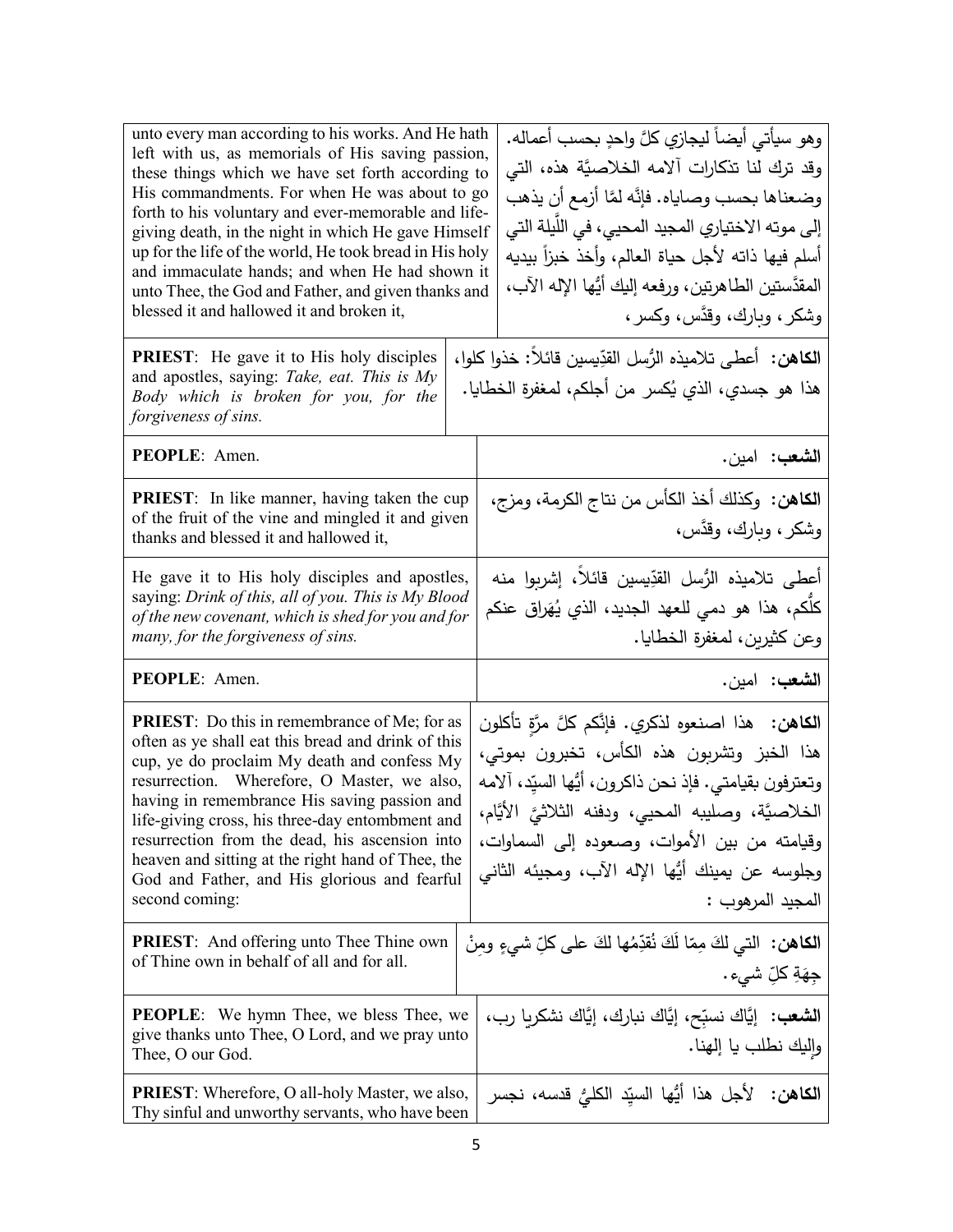| made worthy to minister at Thy holy altar, not<br>through our own righteousness, for we have done<br>no good deed upon earth, but because of Thy<br>mercies and compassions which Thou hast richly<br>poured out upon us, have now boldness to draw<br>near unto Thy holy altar; and presenting unto<br>Thee the antitypes of the holy Body and Blood of<br>Thy Christ, we pray Thee and implore Thee, O<br>Holy of holies, by the favor of Thy goodness, that<br>Thy Holy Spirit may descend upon us and upon<br>these gifts here spread forth and bless them and<br>hallow them and show, | نحن أيضاً عبيدك الخطأة غير المستحقِّين، الذين قد<br>أَهِّلنا لخدمة مذبحك المقدَّس، لا من أجل برّنا، لأنَّنا<br>لم نصنع شيئاً من الصلاح على الأرض، بل من أجل<br>مراحمك ورأفاتك التي أفضتها علينا بسخاء، أن ندنو<br>إلى مذبحك المقدَّس. وإذ وضعنا رسمَى جسد مسيحك<br>ودمه المقدَّسين، نسألك ونطلب إليك، يا قدوس<br>القدِّيسين، أن يحلَّ بمسرَّةٍ صـلاحك روحك القدُّوس<br>علينا، وعلى هذه القرابين الموضوعة، وبباركها،<br>وبقدِّسها، وبظهر ، |
|---------------------------------------------------------------------------------------------------------------------------------------------------------------------------------------------------------------------------------------------------------------------------------------------------------------------------------------------------------------------------------------------------------------------------------------------------------------------------------------------------------------------------------------------------------------------------------------------|-------------------------------------------------------------------------------------------------------------------------------------------------------------------------------------------------------------------------------------------------------------------------------------------------------------------------------------------------------------------------------------------------------------------------------------------|
|                                                                                                                                                                                                                                                                                                                                                                                                                                                                                                                                                                                             |                                                                                                                                                                                                                                                                                                                                                                                                                                           |
| <b>DEACON:</b> Bless, master, the holy bread.                                                                                                                                                                                                                                                                                                                                                                                                                                                                                                                                               | الشعقاس: بارك، يا سيّد، الخبز المقدَّس                                                                                                                                                                                                                                                                                                                                                                                                    |
| <b>PRIEST:</b> This bread to be itself the precious<br>Body of our Lord and God and Savior, Jesus<br>Christ;                                                                                                                                                                                                                                                                                                                                                                                                                                                                                | <b>الكاهن:</b> أمَّا هذا الخبز فجسد ربِّنا وإلهنا ومخلِصنا<br>يسوع المسيح الكريم نفسه.                                                                                                                                                                                                                                                                                                                                                    |
| PEOPLE: Amen.                                                                                                                                                                                                                                                                                                                                                                                                                                                                                                                                                                               | الشعب: امين                                                                                                                                                                                                                                                                                                                                                                                                                               |
| <b>DEACON:</b> Bless, master, the holy cup.                                                                                                                                                                                                                                                                                                                                                                                                                                                                                                                                                 | ا <b>لشمّاس:</b> بارك يا سيّد، الكأس المقدَّسة                                                                                                                                                                                                                                                                                                                                                                                            |
| <b>PRIEST:</b> And this cup to be itself the precious<br>Blood of our Lord and God and Savior, Jesus<br>Christ,                                                                                                                                                                                                                                                                                                                                                                                                                                                                             | ا <b>لكاهن:</b> وأمَّا ما في هذه الكأس، فدم ربِّنا وإلهنا<br>ومخلِّصنا يسوع المسيح الكريم نفسه.                                                                                                                                                                                                                                                                                                                                           |
| <b>PEOPLE:</b> Amen.                                                                                                                                                                                                                                                                                                                                                                                                                                                                                                                                                                        | ا <b>لشعب:</b> امين.                                                                                                                                                                                                                                                                                                                                                                                                                      |
| <b>DEACON:</b> Bless both, master.                                                                                                                                                                                                                                                                                                                                                                                                                                                                                                                                                          | الشعقاس: باركهما كليهما يا سيّد.                                                                                                                                                                                                                                                                                                                                                                                                          |
| <b>PRIEST:</b> Which was shed for the life of the<br>world and its salvation.                                                                                                                                                                                                                                                                                                                                                                                                                                                                                                               | ا <b>لكاهن:</b> المُهراق لأجل حياة العالم.                                                                                                                                                                                                                                                                                                                                                                                                |

*On Sundays outside of the Paschal Season, all make a low bow* (metanoia).

*If it be a weekday outside the Paschal season, all who are able to do so make a prostration.* 

| <b>DEACON:</b> Amen. Amen. Amen. Remember me a sinner, holy master.                                  | الشمقاس: امین .امین .امین.                                                                         |
|------------------------------------------------------------------------------------------------------|----------------------------------------------------------------------------------------------------|
| <b>PRIEST:</b> And as for us, partakers of the one<br>bread and of the cup, do Thou unite all to one | ا <b>لكاهن:</b> أمَّا نحن المشتركين في الخبز الواحد. والكأس                                        |
| another unto communion of the one Holy<br>Spirit, and grant that no one of us may partake            | الواحدة، فاجعلنا متَّحدين بعضنا ببعضٍ في شركة روح<br>قدس واحد. ولا تجعل الاشتراك في جسد مسيحك ودمه |
| of the holy Body and Blood of Thy Christ unto                                                        | المقدَّسين لأحدِ منَّا لدينونةِ ولا لإدانة بل لأن نجد رحمةً                                        |
| judgment or unto condemnation, but rather that<br>we may find mercy and grace with all the holy      | ونعمةً مع جميع القدِّيسين، الذين أرضوك منذ الدَّهر ،                                               |
| ones who through the ages have been well-<br>pleasing unto Thee: forefathers, fathers,               | الأجداد، والآباء، ورؤساء الآباء، والأنبياء، والرُّسل،                                              |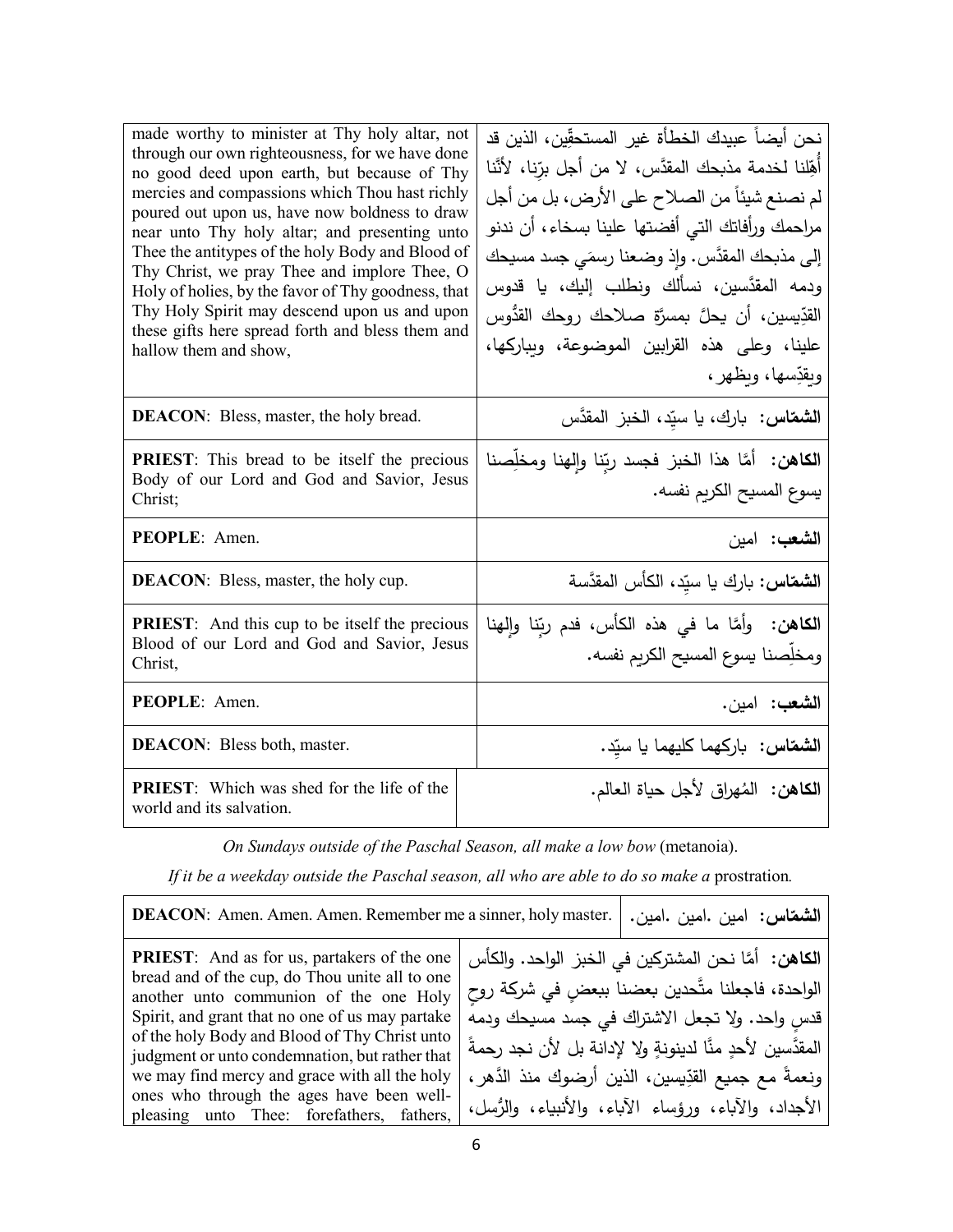| patriarchs, prophets, apostles, preachers,<br>evangelists, martyrs, confessors, teachers and<br>every righteous spirit made perfect in faith: | والمعترفين، | والكارزين، والمبشِّرين، والشهداء،<br>والمعلِّمين، وروح كلِّ صدِّيقٍ توفِّي على الإيمان.                                                           |  |
|-----------------------------------------------------------------------------------------------------------------------------------------------|-------------|---------------------------------------------------------------------------------------------------------------------------------------------------|--|
| <b>PRIEST:</b><br>Especially our all-holy,<br>immaculate, most blessed and glorious<br>Lady the Theotokos and ever-virgin Mary:               |             | ا <b>لكاهن:</b> وخاصةً من أجلِ الكليّةِ القداسةِ، الطاهرةِ، الفائقةِ<br>البركات، المجيدةِ، سيِّدَتِنَا والدةِ الإلهِ، الدائمةِ البتوليَّةِ مريمٍ. |  |

**Megalynarion** *Instead of the following, special megalynaria are used on some feast days.*

**PEOPLE**: All of creation rejoices in thee, O Full of Grace, the assembly of angels and the race of man. O sanctified Temple and spiritual Paradise, the glory of virgins, from whom God was incarnate and became a child, our God before the ages. He made thy body into a throne, and He made thy womb more spacious than the heavens. All of creation rejoices in thee, O Full of Grace! Glory to thee!

ا**لشعب:** إنّ البرايا بأسرها، تفرح بكِ يا ممتلئة نعمةً. محافلَ الملائكة، وأجناس البشر . أيتها الـهيكل المتقدّس، والفردوس الناطق، فخر البتولية مريم، التي منها تجسّد الإله، وصـار طفلا وهو إلهنا الذي قبل الدهور . لأنّه جعل مستودعك عرشاً، وجعل بطنك أرحب من السموات. لذلك يا ممتلئةً نعمةً، تفرح بك جميع البرايا وتمجّدكِ.

*The intercessions continue:*

**PRIEST**: The holy Prophet, Forerunner and Baptist John, the holy glorious and all-laudable Apostles, (*names of the saints of the day*), whose memory we celebrate, and all Thy saints, at whose supplications visit us, O God.

And be mindful of all those who have fallen asleep before us in the hope of resurrection unto life eternal, (names of the departed), and grant them rest, O our God, where the light of Thy countenance watcheth over them.

And again we pray Thee: Be mindful, O Lord, of Thy holy, catholic and apostolic Church, which is to the ends of the world; and give peace unto her whom Thou hast purchased with the precious Blood of Thy Christ; and establish Thou this holy house, even unto the end of the age.

Be mindful, O Lord, of those who have set before Thee these gifts, and those for whom and through whom and on behalf of whom they have offered them. Be mindful, O Lord, of those who bear fruit and do good works in Thy holy churches and who remember the poor; requite them with Thy rich and heavenly gifts; give them things heavenly for things earthly, things eternal for things temporal, things incorruptible for things corruptible.

Be mindful, O Lord, of those in the deserts, the mountains and in caverns and pits of the earth. Be mindful, O Lord, of all those who live in virginity and reverence, in asceticism and who lead a godly

**الكاهن:** مَعَ القِدِّيسِ النَّبِيِّ السّابِقِ، يوحنّا المعمدان،<br>النَّاسُ مَعَ القِدِّيسِ النَّبِيِّ السَّابِقِ، يَعْلَمُ والقِدّيسينَ المَجيدينَ الرُّسلِ الجَديرينَ بِكُلِّ مَديح،<br>. والقِدّيسِين الذين نُقيمُ تَذكارَهُم اليَومِ، وَجَميعِ قِدّيسيكَ،<br>مستقدمة الذينَ بِطلباتِهِم افتَقِدنا يا اللهُ. واذكُر جَميعَ الرَّاقِدينَ على رَجاءِ قِيامَةِ الحَياةِ الأَبَدِيَّةِ (تذكر أسماء الراقدين)<br>-وأرحهم يا إلهنا حيث يشرق نوروجهك أيضاً نطلب َّ إل�ك، �ا رب، أن تذ�ر �ن�ستك المقدسة الجامعة َّ الرسول�ة، المنتشرة من أقاصي المسكونة إلى أقاصيها، التي اقتنيتها بدم مسيحك الكريم، فخوِّلها السلام، وثبِّت هذا البيت المقدَّس إلى انقضاء الدهر .<br>م أذكر ، يا ربُّ ، الذین قدَّموا لك هذه القرابین والذین قدِّمت لأجلهم وبواسطتهم، والأسباب التي قدَّموها لأجلها. أذكر يا ربُ الذين يقدِّمون الثمار والذين يعملون الإحسان في كنائسك المقدَّسة والذین يفتقدون المساكين. كافئهم بمواهبك الغنيَّة السماويَّة، وهبهم عوض الأرضيَّات السماويَّات، وعوض الوقتيَّات الأبديَّات وعوض الفانيات الباقيات. أذكر يا ربُّ الذین في البراري والجبال والمغاور وكهوف الأرض. أذكر يا ربُّ العائشين في البتوليَّة والورع والنُّسك والسِّيرة الحميدة أذكر . یا ربُّ حكَّامنا، الذين شئت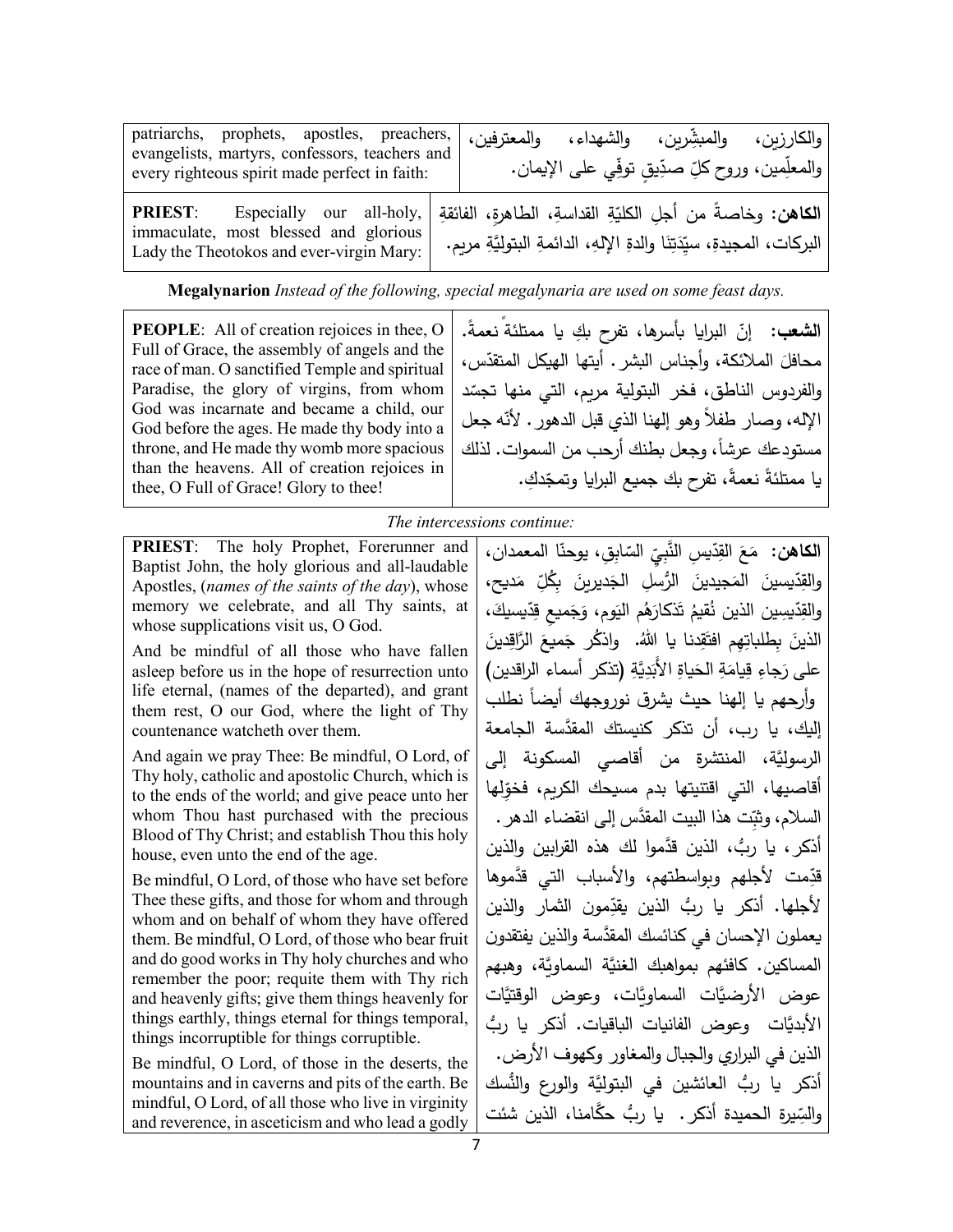way of life.

Be mindful, O Lord, of all civil authorities and of our armed forces; grant them a secure and lasting peace; speak good things into their hearts concerning Thy Church and all Thy people, that we in their tranquility may lead a calm and peaceful life in all reverence and godliness. Establish the good in Thy goodness, and make good the evil by Thy benevolence.

Be mindful, O Lord, of the people here present and of those who are absent for reasonable cause, and have mercy upon them and upon us, according to the multitude of Thy mercy. Fill their treasuries with every good thing; maintain their marriage-bonds in peace and concord; rear the infants; guide the young; support the aged; encourage the fainthearted. Collect the scattered, and turn them from their wandering astray, and unite them to Thy holy, catholic and apostolic Church. Set at liberty those who are vexed by unclean spirits; travel with those who journey by land and sea and air; defend the widows; protect the orphans; free the captives; heal the sick; and be mindful, O God, of those under judgment, in the mines, in exile, in bitter servitude, in every tribulation, necessity and danger, and all who beseech Thy great loving-kindness; and be mindful, O Lord our God, of those who love us and those who hate us and those who have enjoined us, unworthy though we be, to pray for them, and of all Thy people, and upon them all pour out Thy rich mercy, granting to all their petitions which are unto salvation. And those whom we through ignorance or forgetfulness or the multitude of names have not remembered, do Thou Thyself remember, O God, Who knowest the time of life and name of each and knowest every man even from his mother's womb; for Thou, O Lord, art the Helper of the helpless, the Hope of the hopeless, the Savior of the stormtossed, the Haven of the voyager, the Physician of the sick. Be Thou Thyself all things to all men, O Thou Who knowest every man, his petition, his dwelling-place and his need.

Deliver, O Lord, this city and every city and countryside from famine, plague, earthquake, flood, fire, the sword, foreign invasion and civil war.

أن يحكموا على الأرض. كلِّلهم بسلاح الحقّ، سلاح رضوانك. إرفع يمينهم وأيّد حكمهم. ردَّ عنهم هجمات الأعداء القاصدة الحروب، هبهم سلاما وطيدا لا ينتزع. أغرس في قلوبهم ما هو صالحٌ لأجل كنيستكِ وكلِّ شعبك، لنقضي في ظلِّ أمنهم حياةً هادئةً ِّ تقوى ووقار. أذكر يا ربُّ كلَّ مطمئنةً بكلِّ تق*وى* ووقار. أذكر يا ربُّ كلَّ رئاسةٍ وسلطة، إحفظ الصالحین �صلاحك، وأصلح الأشرار بخیرِ تَّتك. أذكر یا ربُّ الشعب الحاضر ، والغائبین منهم لأسباب مستصوبة، وارحمهم وايَّانا بكثرة رحمتك. إملأ خزائنهم من كلِّ خير . إحفظ زيجاتهم في سلامٍ ووئام. ربِّ الأطفال. هذِّب الأحداث. شدِّد الشيوخ. عزِّ صغيريِّ النفوس. إجمع المتفرقين. رُدَّ الضالِّين وضمَّهم إلى كنيستك المقدَّسة الجامعة الرسوليَّة. أعتق المعذَّبين بالأرواح النَّجسة. رافق ِ المسافر�ن. إعتن �الأرامل. أعضد الیتامى. أنقذ الأسرى. إشفِ المرضى واذكر يا الله الذين في المحاكم والمناجم والمنافي والعبودَّ�ة َّ المرة، والذین في أيِّ حزنٍ وشدَّةٍ وضيق، وجميع المفتقرين إلى تحنُّنك العظیم، والذین یحبُّوننا والذین یبغضوننا، والذین أوصونا نحن غیر المستحقین أن نصلّى من أجلهم. أذكر أيُّها الربُّ إلهنا شعبك كلَّه، وأسبغ على الجميع رحمتك الغنيَّة، مانحاً إيَّاهم كلَّ ما يسألون للخلاص. أمَّا الذين لم نذكرهم نحن، عن جهلٍ أو عن نسيان أو لكثرة الأسماء، فاذكرهم أنت يا الله، العالم بسنِّ كلِّ واحدٍ واسمه، والعارف كلَّ واحدٍ من جوف أمِّه فإنَّك<br>و أنت يا ربٌ عون الذین لا عون لهم ورجاء اليائسین، ومخلِّص الذین تكدُّهم الأنواء، ومیناء المسافرین في البحر ، وطبيب المرضى. فكن أنت كلاً للكل. أيُها العالم بكلِّ واحدٍ وبغيته وبكل بيتٍ وحاجته. نتجِّ يا ربُّ، هذه المدینة وكلَّ مدینة وقریة، من المجاعة، والو�اء، والزلزلة، والطوفان، والنار، والس�ف، وغارات َّ الغر�اء، والحرب الأهل�ة. (تذ�ر أسماء الأح�اء)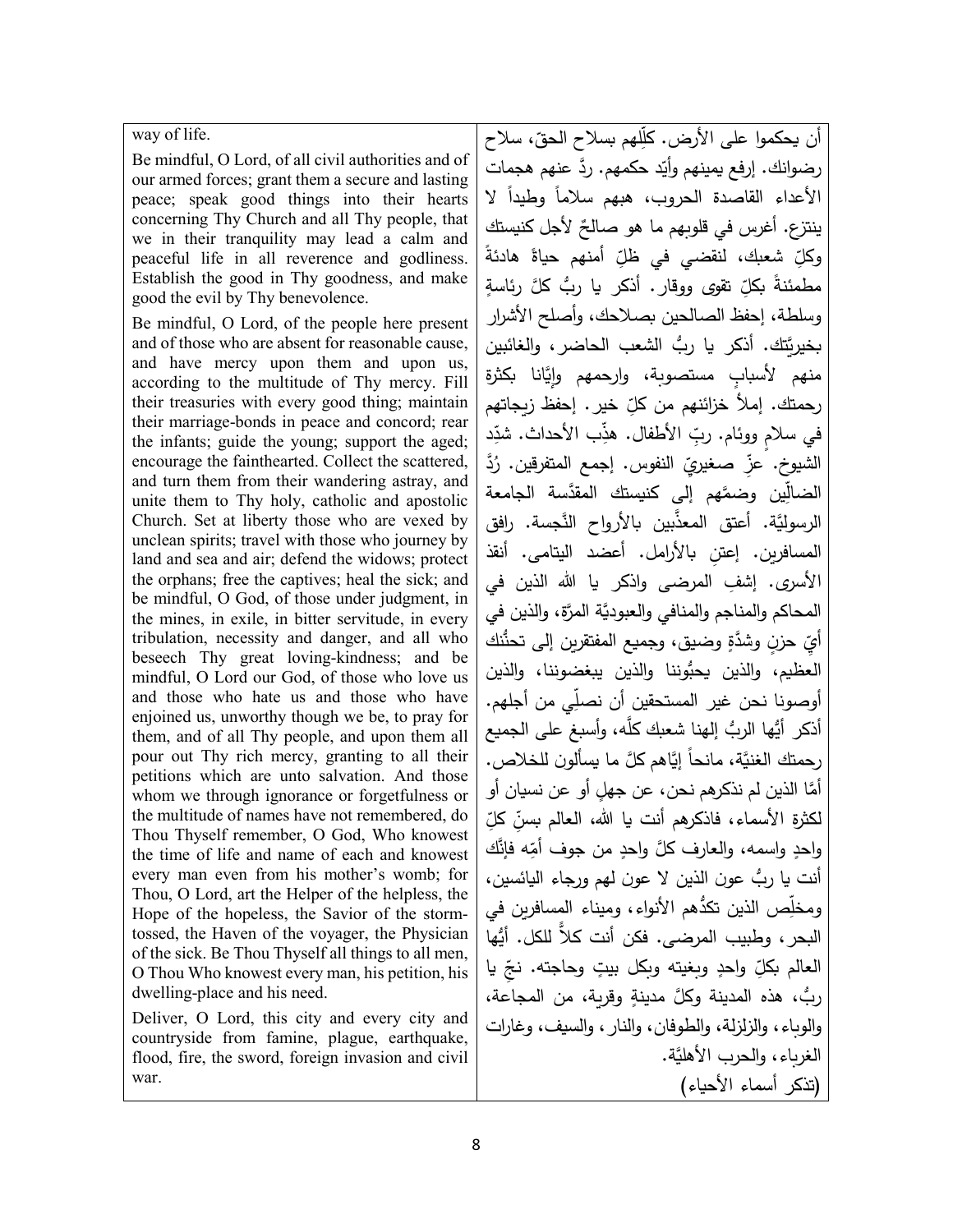**PRIEST**: Among the first be mindful, O Lord, of our Father and Metropolitan (*Name*), and our Bishop (*Name*), whom do Thou grant unto Thy holy churches in peace, safety, honor, health and length of days, and rightly dividing the word of Thy truth. **الكاهن:** أذكر يا ربٌ أوّلا أبانا ومتروبوليتنا (الاسم)، وهبه لكنائسك المقدَّسة بسلام، صحيحاً، مكرَّماً، معافيَ، مديد الأيَّام، قاطعاً باستقامةٍ كلمة<br>ت حقِّك . *The following "Amen" and petition are omitted if no deacon is serving.* **الشعب**: امین. .Amen :**PEOPLE DEACON:** And of those who offer these precious gifts to the Lord our God, the honorable presbytery, the diaconate in Christ and every priestly order and of their salvation, for the peace and stability of the whole world, the good estate of the holy churches of God, the salvation and help of the people here present, those whom they are remembering, and of all mankind. **الشماس:** والخاطرين في فكر كل*ٍّ* من الحاضري*ن* والحاضرات، وجميعهم وجميعهنَّ قاطبةً. وجم�عه . ُ ً ن قاط�ة **الجوق**: جم�عهم .mankind all of And :**PEOPLE PRIEST**: Be mindful, O Lord, of every bishop of the Orthodox who rightly divideth the word of Thy truth. Be mindful also, O Lord, of mine unworthiness, according to the multitude of Thy compassions; pardon me every transgression, both voluntary and involuntary, and withhold not, because of my sins, the grace of Thy Holy Spirit from these gifts here spread forth. Be mindful, O Lord, of the presbytery, the diaconate in Christ and every priestly order, and put not to confusion any one of us who stand about Thy holy altar. Visit us with Thy benevolence, O Lord; manifest Thyself unto us in Thy rich compassions; grant us temperate and healthful seasons; give gentle showers upon the earth unto fruitfulness; bless the crown of the year of Thy goodness; make the schisms of the Churches to cease; quench the ragings of hostile nations; speedily destroy, by the power of Thy Holy Spirit, uprisings of heresies; receive us all into Thy Kingdom, showing us to be sons of the light and sons of the day; and grant unto us Thy peace and Thy love, O Lord our God, for all things hast Thou given unto us: **الكاهن:** أذكر يا ربُّ جميع الأساقفة المستقيميِّ<br>سئ الرأي، المفصِّلين كلمة حقِّك باستقامة. أذكرني، يا ربٌ، بكثرة رأفاتك أنا أيضاً غير المستحقّ، واغفر لي كلَّ خطيئةٍ طوعيَّةٍ وكرهيَّة ولا تمنع بسبب خطاياي نعمة روحك القدُّوس عن هذه القرابين الموضوعة. أذكر يا ربُّ الكهنة، والشمامسة الخدَّام بالمسيح، وكلَّ طغمةٍ كهنوتيَّةٍ ورهبانية. ولا تخز أحداً منَّا نحن المحيطين بمذبحك المقدَّس. إفتَقِدنا يا رَبُّ بِخَيرِيَّتِكَ وَتَجَلَّ لَنا بِرَأَفاتِكَ الغَزِيرَةِ.<br>أَفَقَدْ الْمَسْمَعِينَ هَبِنا الأَهوِيَةَ مُعتَدِلَةً وَنافِعَةً. جُد عَلى الأَرض*ِ* بِأَمطارٍ هادِئَةٍ لِإِنتاجِ الغَلاَّتِ. بارِكِ مَدارَ سَنَةِ خَيرِيَّتِكَ. كُفَّ شِقاقاتِ الكَنائِسِ. أَخمِد تَشامُخَ الأُمَمِ. إقمَع سَريعًا ثَوراتِ البِدَعِ بِقُوَّةِ روحِكَ<br>' ً<br>ً القُّدُوسِ. إقبَلنا جَميعًا في مِلِكوتِكَ مُظْهِرًا إيَّانا بَني النُّورِ وَبَني النَّهارِ . هَبنا سَلامَكَ وَمَحَبَّتَكَ، أَيُّها | <sup>nd</sup><br>ou الرَّبُّ إِلَهُنا، فَإِنَّكَ قَد أَعطَيتَنا كُلَّ شَي*ءٍ*. **PRIEST**: And grant us with one mouth and one heart to glorify and praise Thine all-honorable and majestic Name, of the Father and of the Son and of the Holy Spirit, now and ever, and unto ages of ages. **الكاهن:** وأَعطنا أن نمجِّدَ بِفَمٍ واحدٍ وِقلبٍ واحدٍ ونسبِّحَ اسمَكَ الكليَّ الإكرامِ والعظيمَ الجلالِ أيُّها الآبُ، والإبن،<br>مُسْتَمَّذٍ اللَّهُمُّ الْمُسْتَمَّذِ والرُّوحُ القُدُسُ، الآنَ وكُلَّ أُوانٍ، وإِلَى دَهْرِ الدَّاهرين.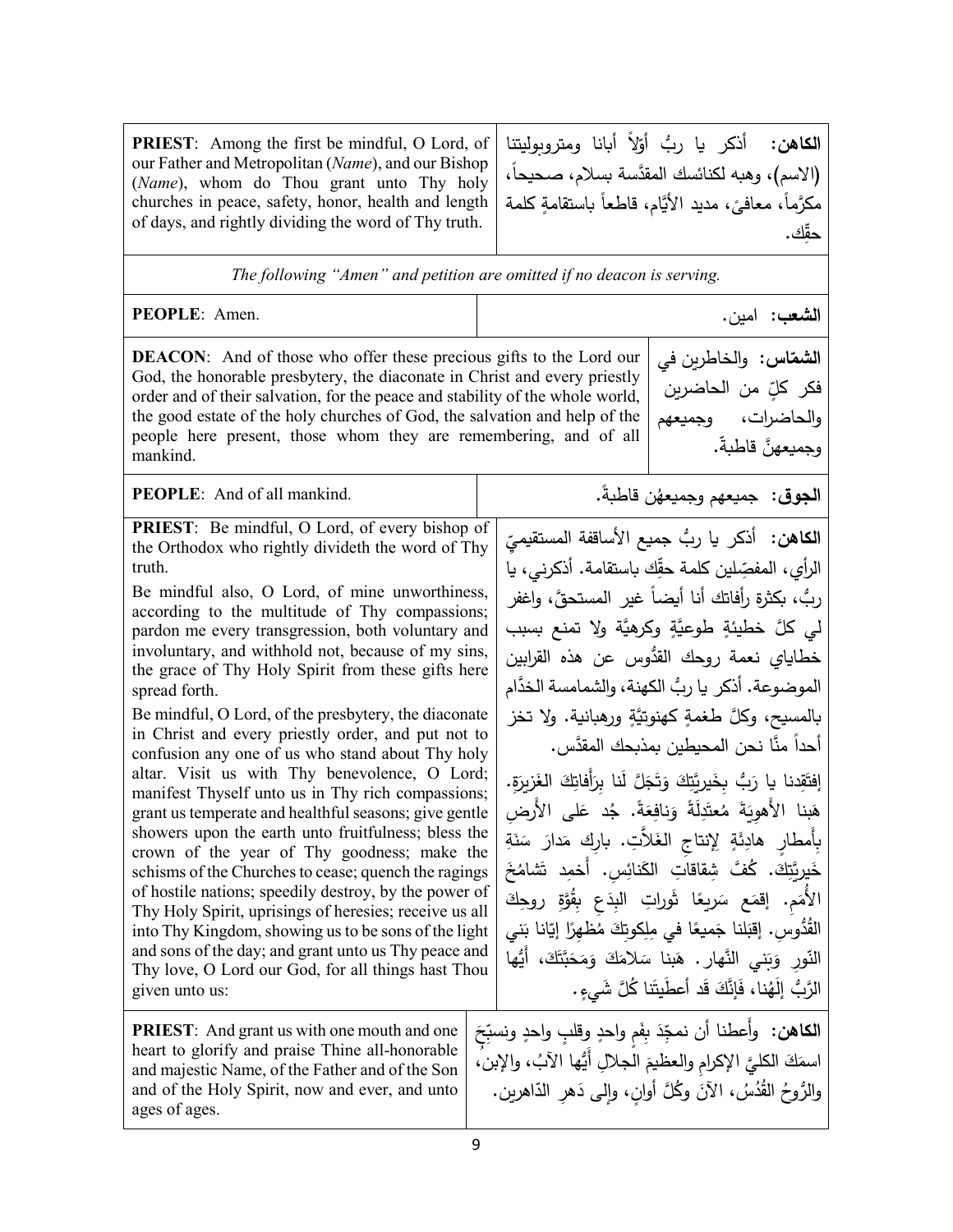| <b>PEOPLE:</b> Amen.                                                                          | . <b>الشعب:</b> امين.                                                   |
|-----------------------------------------------------------------------------------------------|-------------------------------------------------------------------------|
| <b>PRIEST:</b> And the mercies of our great God and<br>Savior, Jesus Christ, be with you all. | ا <b>لكاهن:</b> وَلتَكُن مَراحِمُ إلَهِنا العَظيم، وَمُخَلِّصِنا يَسوعَ |
|                                                                                               | المَسيح مَعَ جَميعِكُم.                                                 |
| <b>PEOPLE:</b> And with thy spirit.                                                           | ال <b>شعب</b> : ومع روحك .                                              |

## **Litany of the Lord's Prayer**

| <b>DEACON:</b> Having commemorated all the saints,<br>again and again, in peace let us pray to the Lord.                                                                                                                                                                                                                                                                                                                                                                                                                                                                                                                       | ا <b>لشمّاس: ب</b> عد ذكرنا جميع القدِّيسين، أيضاً وأيضاً<br>بسلام إلى الربِّ نطلب.                                                                                                                                                                                                                                                                                                                                      |
|--------------------------------------------------------------------------------------------------------------------------------------------------------------------------------------------------------------------------------------------------------------------------------------------------------------------------------------------------------------------------------------------------------------------------------------------------------------------------------------------------------------------------------------------------------------------------------------------------------------------------------|--------------------------------------------------------------------------------------------------------------------------------------------------------------------------------------------------------------------------------------------------------------------------------------------------------------------------------------------------------------------------------------------------------------------------|
| <b>PEOPLE:</b> Lord, have mercy.                                                                                                                                                                                                                                                                                                                                                                                                                                                                                                                                                                                               | ا <b>لشعب:</b> يارب ارحم.                                                                                                                                                                                                                                                                                                                                                                                                |
| <b>DEACON:</b> For the precious gifts which have<br>been spread forth and sanctified, let us pray to the<br>Lord.                                                                                                                                                                                                                                                                                                                                                                                                                                                                                                              | ا <b>لشمّاس:</b> من أجل هذه القرابين الكريمة، المقدَّمة<br>والمقدَّسة، إلى الربِّ نطلب.                                                                                                                                                                                                                                                                                                                                  |
| <b>PEOPLE:</b> Lord, have mercy.                                                                                                                                                                                                                                                                                                                                                                                                                                                                                                                                                                                               | الشعب: يارب ارحم.                                                                                                                                                                                                                                                                                                                                                                                                        |
| <b>DEACON:</b> That our God, Who loveth mankind,<br>receiving them upon His holy, most heavenly and<br>ideal altar as a aroma of spiritual sweetness, will<br>send down upon us in return His divine grace and<br>the gift of the Holy Spirit, let us pray to the Lord.                                                                                                                                                                                                                                                                                                                                                        | ا <b>لشمقاس:</b> حتى إنّ إلهنا المحبَّ البشر ، الذي قبلها<br>على مذبحه المقدَّس السماويِّ العقلي، رائحة طيبِ<br>زكيِّ روحيٍّ، يرسل لنا عوضاً منها النَّعمة الإلهيَّة<br>وموهبة الروح القدس، نطلب.                                                                                                                                                                                                                        |
| <b>PEOPLE:</b> Lord, have mercy.                                                                                                                                                                                                                                                                                                                                                                                                                                                                                                                                                                                               | ا <b>لشعب</b> : يا رب ارحم.                                                                                                                                                                                                                                                                                                                                                                                              |
| <b>DEACON:</b> Asking for the unity of the faith and<br>the communion of the Holy Spirit, let us<br>commend ourselves and each other and all our<br>life unto Christ our God.                                                                                                                                                                                                                                                                                                                                                                                                                                                  | ا <b>لشقاس:</b> بعد التماسنا الاتحاد في الإيمان وشركة<br>الروح القدس، فلنودع ذواتنا، وبعضنا بعضاً، وكلَّ<br>حياتنا، المسيح الإله.                                                                                                                                                                                                                                                                                        |
| PEOPLE: To Thee, O Lord.                                                                                                                                                                                                                                                                                                                                                                                                                                                                                                                                                                                                       | الشعب: لك يا رب.                                                                                                                                                                                                                                                                                                                                                                                                         |
| PRIEST: O our God, the God of salvation, do<br>Thou teach us how we may worthily give thanks<br>unto Thee for Thy benefits, which Thou hast ever<br>bestowed and yet dost bestow among us. Do Thou,<br>O our God Who receivest these gifts, purify us<br>from every defilement of flesh and spirit; teach us<br>to perfect holiness in Thy fear, that we, receiving<br>a portion of Thy holy things in the witness of a<br>pure conscience toward Thee, may be made one<br>with the holy Body and Blood of Thy Christ and<br>that, having received them worthily, we may have<br>Christ abiding in our hearts and may become a | ا <b>لكاهن:</b> يا إلهنا، إله الخلاص، أنت علِّمنا أن<br>نشكرك حقَّ الشُّكرِ ، على إحساناتك التي صنعتها<br>وتصنعها معنا. أنت يا إلهنا، يا من قبل هذه القرابين،<br>طهّرنا من كلِّ دنس الجسد والروح. وعلِّمنا أن نتممَّ<br>القداسة بمخافتك. حتَّى إذا نلنا نصيباً من قدساتك<br>بشهادةٍ صالحةٍ من ضميرنا نتَّحد بجسد مسيحك<br>ودمه المقدَّسين. وإذا قبلناهما عن استحقاق، نحوي<br>المسيح ساكناً في قلوبنا، ونصير هيكلاً لروحك |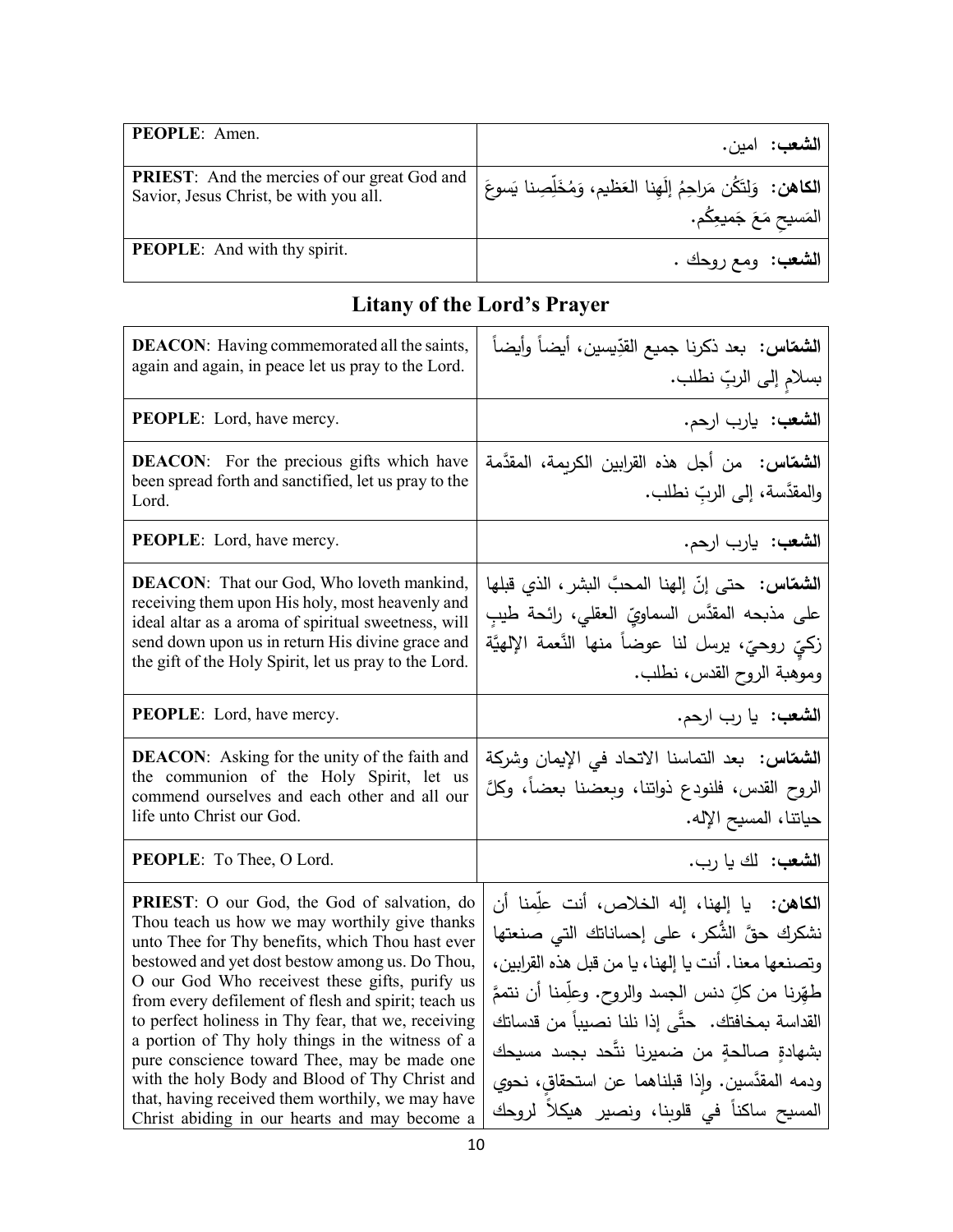| temple of Thy Holy Spirit. Yea, O our God, cause<br>also that none of us may be guilty of these Thy<br>dread and heavenly mysteries or infirm in soul or<br>in body through an unworthy partaking; but enable<br>us, even unto our last breath, worthily to receive a<br>portion of Thy holy things, as a support upon the<br>road to life eternal and as an acceptable defense at<br>the fearful judgment seat of Thy Christ. That we<br>also, together with all the saints who, in all the<br>ages, have been well-pleasing unto Thee, may be<br>made partakers of Thine everlasting good things,<br>which Thou hast prepared for those who love<br>Thee, O Lord. | القدُّوس. نعم يا إلهنا، لا تجعل أحداً منَّا غريماً<br>لأسرارك هذه المرهوبة السماويَّة، ولا ضعيفاً لا نفساً<br>ولا جسداً، لتتاوله إيَّاها بغير استحقاق. بل أعطنا أن<br>نقبل باستحقاق، حتى النَّسمة الأخيرة من حياتنا،<br>نصيباً من قدساتك، زاداً للحياة الأبديَّة وجواباً مقبولاً<br>لدى منبر مسيحك المرهوب. حتى نصير نحن<br>أيضاً، مع جميع القدِّيسين الذين أرضوك منذ الدَّهر ،<br>شركاء في خيراتك الأبديَّة، التي أعددتها للذين<br>يحبُّونك يا رب. |
|---------------------------------------------------------------------------------------------------------------------------------------------------------------------------------------------------------------------------------------------------------------------------------------------------------------------------------------------------------------------------------------------------------------------------------------------------------------------------------------------------------------------------------------------------------------------------------------------------------------------------------------------------------------------|-----------------------------------------------------------------------------------------------------------------------------------------------------------------------------------------------------------------------------------------------------------------------------------------------------------------------------------------------------------------------------------------------------------------------------------------------------|
| PRIEST: And vouchsafe, O Master, that with<br>boldness and without condemnation we may dare to<br>call upon Thee, the heavenly God, as Father, and to<br>say:                                                                                                                                                                                                                                                                                                                                                                                                                                                                                                       | ا <b>لكاهن:</b> وأَهِّلْنَا أَيُّها السيّدُ أَنْ نَجْسُرَ بدالَةٍ وبلا دينونةٍ<br>على أنْ ندعُوَكَ أباً، أيُّها الإِلهُ السماويُّ ، ونقول:                                                                                                                                                                                                                                                                                                          |
| <b>PEOPLE:</b> Our Father, Who art in heaven,<br>hallowed be Thy Name; Thy Kingdom come; Thy<br>will be done on earth, as it is in heaven. Give us<br>this day our daily bread; and forgive us our<br>trespasses, as we forgive those who trespass<br>against us; and lead us not into temptation, but<br>deliver us from the evil.<br>PRIEST: For Thine is the Kingdom and the<br>power and the glory of the Father and of the                                                                                                                                                                                                                                     | ا <b>لشعب:</b> أبانا الذي في السماواتِ، لِيَتَقَدَّس اسمُكَ.<br>ليأتِ ملكوتُكَ. لتكنْ مشيئتُكَ كما في السماءِ كذلكَ<br>على الأرض. خُبزَنا الجوهريَّ أعطِنا اليومَ. واترُكْ لنا<br>ما علينا، كما نترُكُ نحنُ لِمَنْ لنا عليهِ، ولا تُذْخِلْنا في<br>تجربةٍ، لكنْ نجِّنا مِنَ الشريرِ .<br>ا <b>لكاهن:</b> لأنَّ لَكَ الملك، والقوة، والمجد، أيُّها الآبُ، والإبنُ،<br>والروحُ القُدُسُ، الآنَ وكلَّ أوانِ، وإلى دهرِ الداهرين.                       |
| Son and of the Holy Spirit, now and ever, and<br>unto ages of ages.                                                                                                                                                                                                                                                                                                                                                                                                                                                                                                                                                                                                 |                                                                                                                                                                                                                                                                                                                                                                                                                                                     |
| PEOPLE: Amen.                                                                                                                                                                                                                                                                                                                                                                                                                                                                                                                                                                                                                                                       | ا <b>لشعب:</b> امين.                                                                                                                                                                                                                                                                                                                                                                                                                                |
| <b>PRIEST:</b> Peace be to all.                                                                                                                                                                                                                                                                                                                                                                                                                                                                                                                                                                                                                                     | الكاهن: السلام لجميعكم.                                                                                                                                                                                                                                                                                                                                                                                                                             |
| PEOPLE: And to thy spirit.                                                                                                                                                                                                                                                                                                                                                                                                                                                                                                                                                                                                                                          | ا <b>لشعب</b> : ولروحك.                                                                                                                                                                                                                                                                                                                                                                                                                             |
| <b>DEACON:</b> Bow your heads unto the Lord.                                                                                                                                                                                                                                                                                                                                                                                                                                                                                                                                                                                                                        | ا <b>لشقاس:</b> لنحن رؤوسنا للرب.                                                                                                                                                                                                                                                                                                                                                                                                                   |
| PEOPLE: To Thee, O Lord.                                                                                                                                                                                                                                                                                                                                                                                                                                                                                                                                                                                                                                            | الشعب: لك يا رب                                                                                                                                                                                                                                                                                                                                                                                                                                     |
| <b>PRIEST:</b><br>Master Lord, the Father of<br>$\mathbf{O}$<br>compassions and the God of all comfort: Bless,<br>sanctify, guard, strengthen, fortify those who have<br>bowed their heads unto Thee; withdraw from them<br>every evil work; unite them to every good work;<br>and graciously grant that without condemnation<br>they may partake of these Thine immaculate and<br>life-giving mysteries, unto the forgiveness of sins<br>and unto the communion of the Holy Spirit:                                                                                                                                                                                | ا <b>لكاهن:</b> أيها السيِّد الرب، أبو الرَّأفات وإله كلِّ<br>تعزية، بارك الذين حنوا لك رؤوسهم. قدِّسهم وصنهم<br>وحصِّنهم وقوَّهم. أبعدهم عن كلِّ عملٍ شرّيرٍ،<br>وألصقهم بكلِّ عملٍ صالح. وأهِّلهم لأن يشتركوا بلا<br>دينونةٍ في أسرارك هذه الطّاهرة المحيية، لغفران<br>الخطابا.                                                                                                                                                                   |